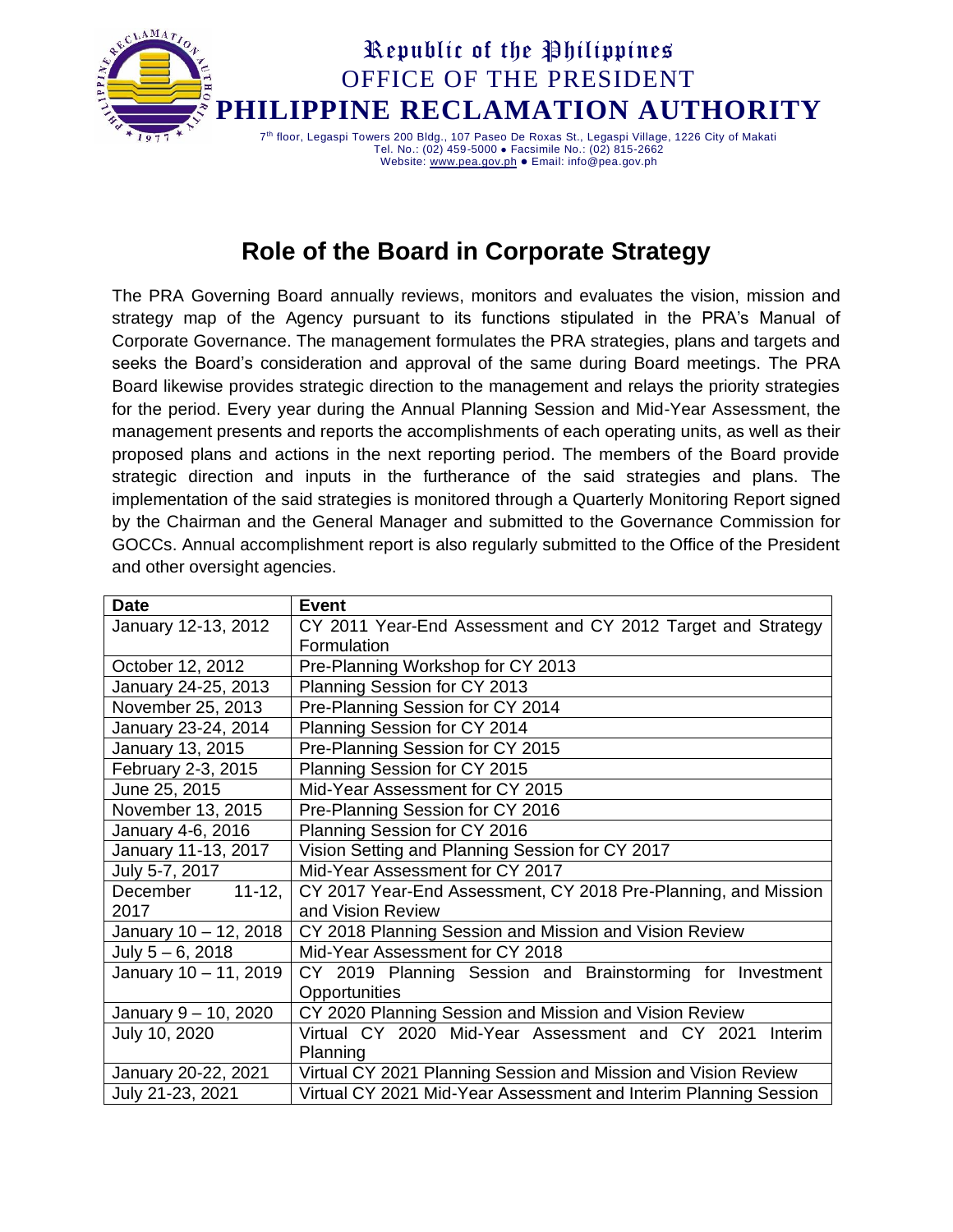### *CY 2017*



The PRA Board of Directors and Management gathered together on a three-day Vision Setting and Planning Session. The visioning activity started off by the presentation of the Ambisyon Natin 2040 by the National Economic and Development Authority (NEDA). The PRA Management then proceeded with the visioning workshops where the Mission and Vision of the Agency was reviewed and re-formulated based on PRA's strategic focus for the next five (5) years, which the PRA Board then approved on the same event. The Management also crafted the 2017 Strategy Map followed by action planning and implementation strategies while the Board of Directors observed and provided comments and suggestions on the same.

### *CY 2018*



General Manager & CEO Janilo E. Rubiato welcomes the PRA Board of Directors and Management to the three-day Annual Planning Session where the accomplishments for CY 2017 were reviewed and strategies, plans and targets for CY 2018 were formulated.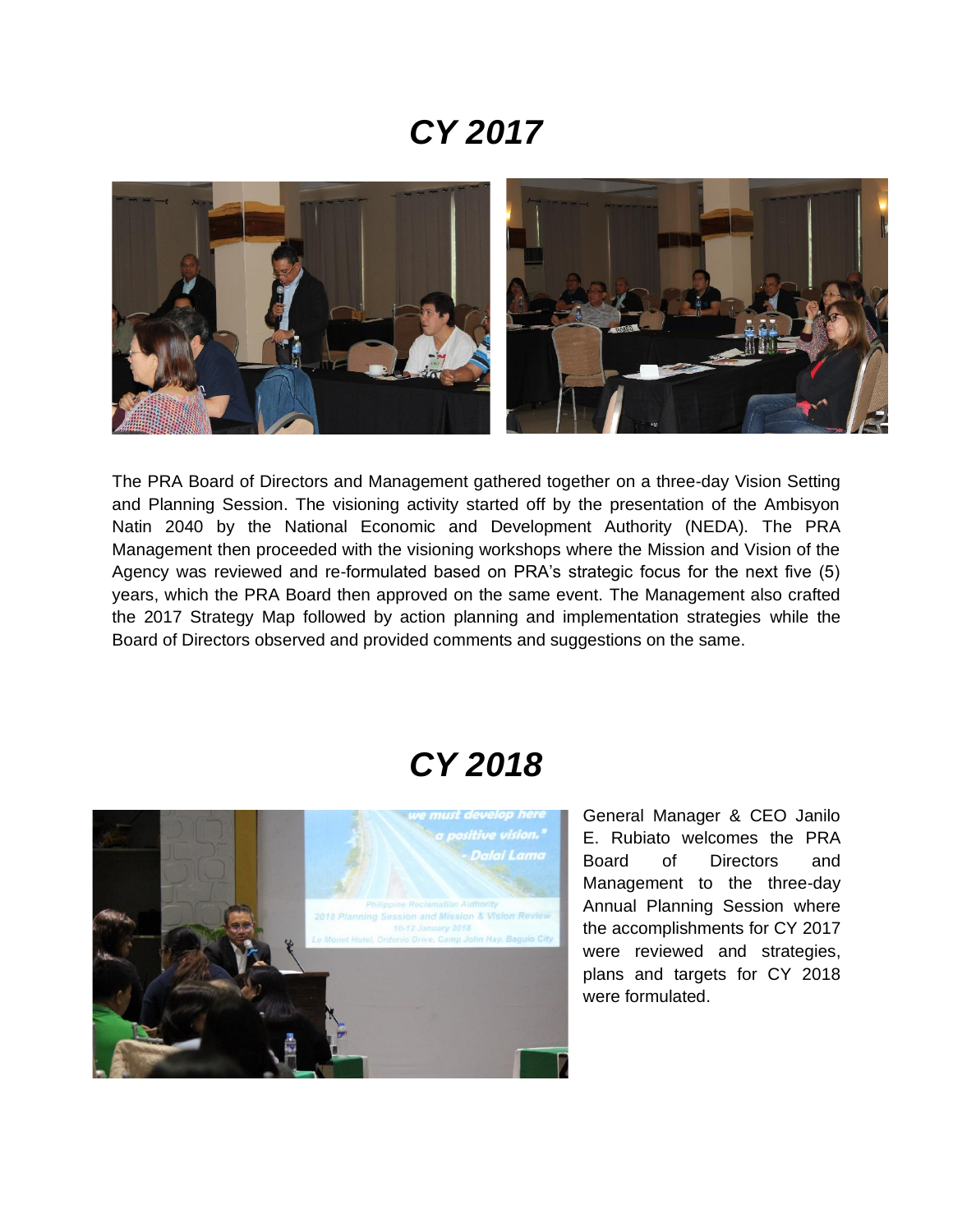

The Board of Directors observed during the management's presentation of the accomplishments and strategic plans. They then commented and provided significant inputs to the management regarding the accomplishments and strategic plans of the agency.



The Board of Directors revisited the Agency's Vision and Mission, which was reviewed, revised and updated by the management through prior deliberations, workshop, and survey.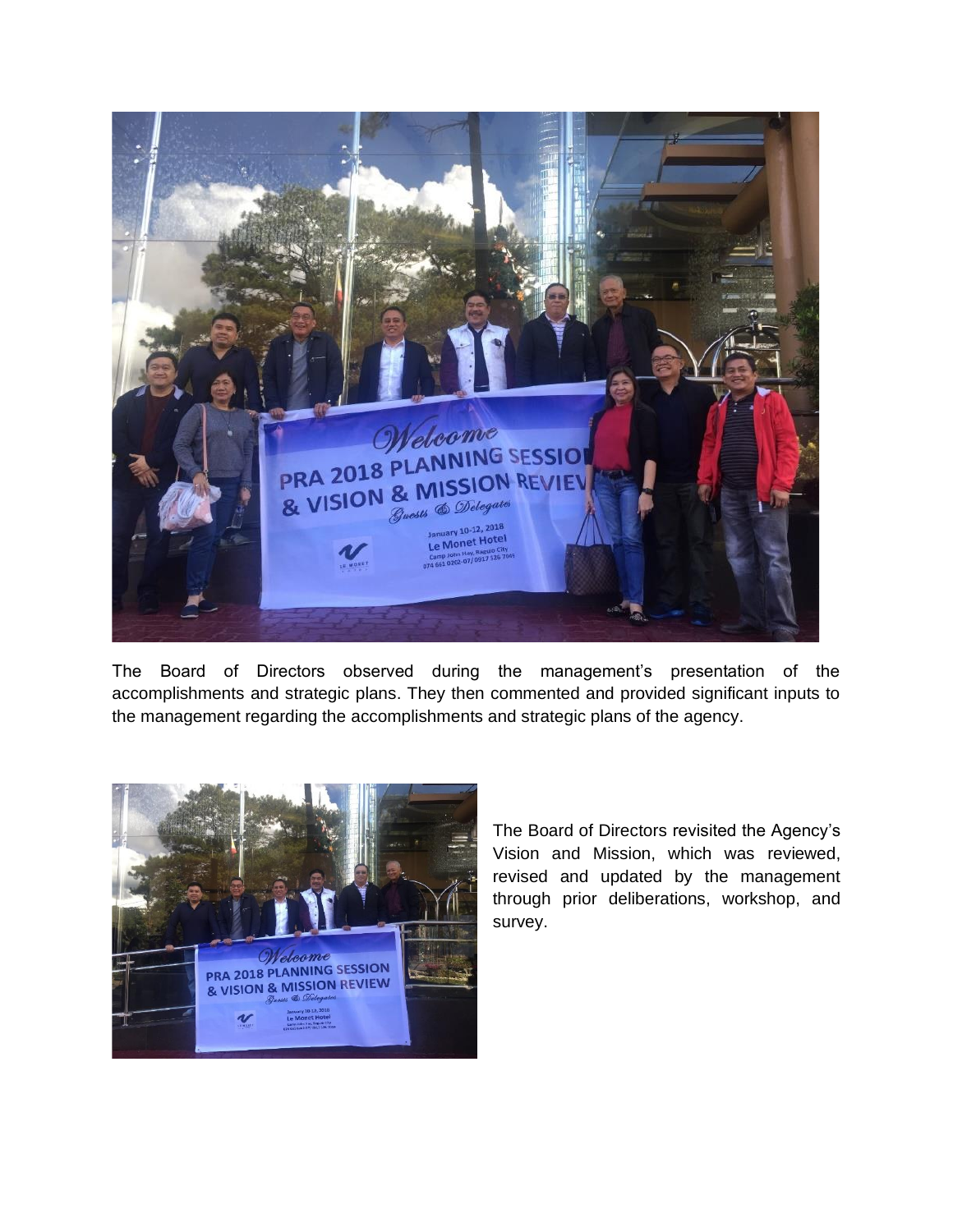# *CY 2019*

The PRA conducted its Annual Planning Session on January 10-11, 2019 in ACEA Subic Bay in Zambales, where the Management and the Members of the Board gathered to review the corporate strategies and the Agency's Mission and Vision as well as to formulate the strategy map, targets and action plans for the year 2019.

In the said activity, the Management presented the accomplishments for the preceding year and their proposed continuing and new targets for 2019 aligned with the Strategy Map and Performance Scorecards as submitted to the Governance Commission for GOCCs (GCG). The Board of Directors observed during the presentations of the accomplishments and strategic plans and targets for 2019, and provided inputs and recommendations on the same. The Board and the Management also reviewed the PRA Mission and Vision and no revisions of the same was found necessary during the session.

## *CY 2020*



The PRA conducted its Annual Planning Session on January 9 – 10, 2020 at Twin Lakes Hotel in Tagaytay, Nasugbu Highway, Laurel, Batangas. It was a two-day activity which served as a forum where the management and the members of the PRA Board reviewed the strategic objectives, corporate strategies and Mission and Vision of the Agency, and set targets and action plans of the units for CY 2020.

The management and the members of the Board likewise gathered virtually in an online Mid-Year Assessment and Interim Planning Session held on July 10, 2020. This one-day virtual activity served as the Agency's review of the status and accomplishments in the past half period of CY 2020, as well as planning session for the second  $(2^{nd})$  half of the year. In the said session, the management and Board assessed the achievability of targets and deliberated on the targets and strategies that needed adjustments in view of the pandemic. After the said virtual activity, communications were made to necessary oversight agencies, particularly to the Governance Commission for GOCCs (GCG) to request recalibration of the performance scorecard in view of the situation.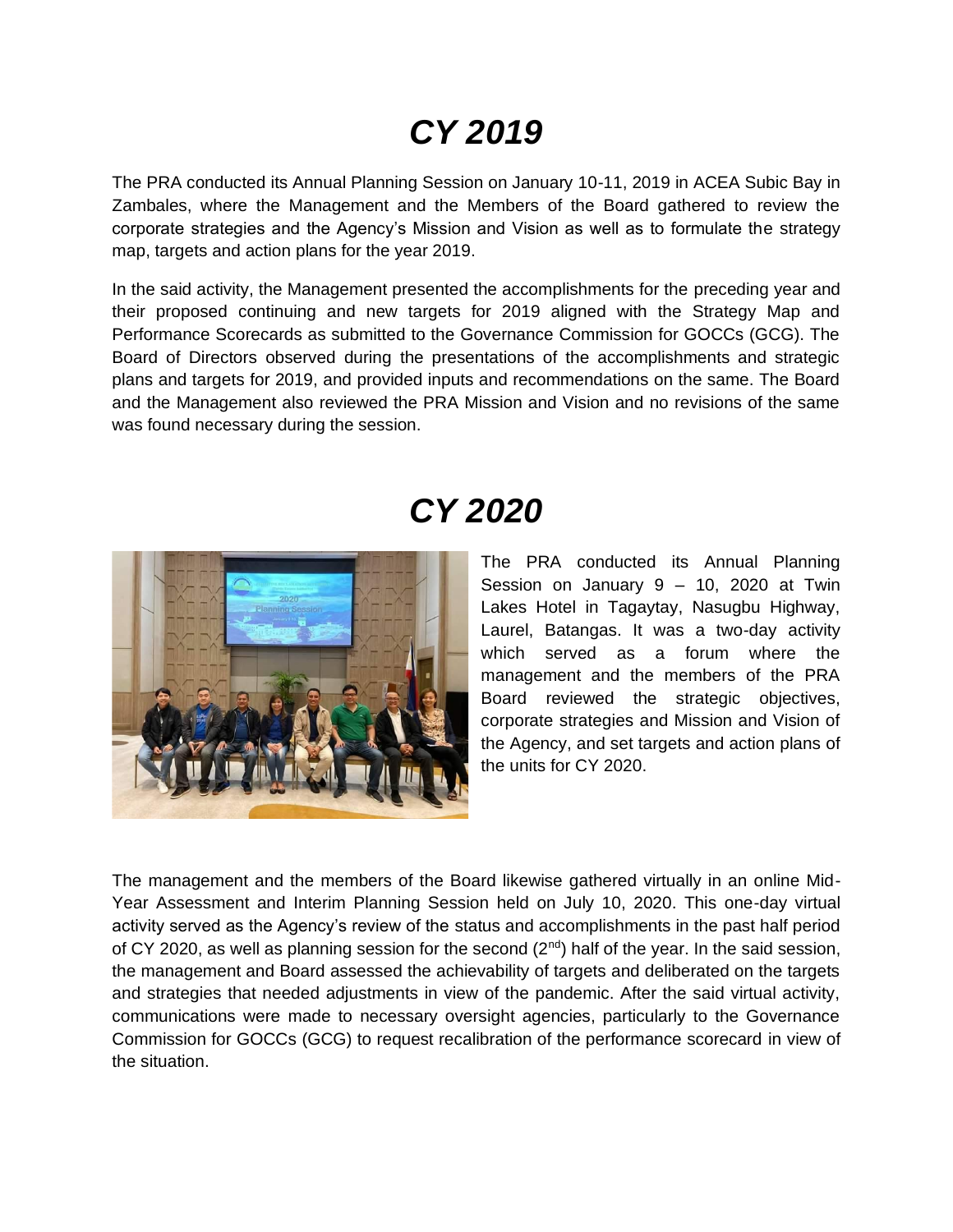# *CY 2021*

The PRA conducted its CY 2021 Planning Session via Microsoft Teams on January 20-22, 2021. It was a three-day virtual activity participated by the PRA Board, PRA Management, and other PRA Officers. The activity started with the PRA Board's review of the Mission and Vision Statement and CY 2021 Charter Statement and Strategy Map. Upon discussion by the PRA Board and Management of the proposed strategies, targets and action plans, the CY 2021 Charter Statement and Strategy Map, with eight (8) strategic objectives, were adopted and confirmed by the PRA Board for implementation. The Mission and Vision Statements were retained and deemed to be reflective of the Agency's strategic direction for the period. Thereafter, the PRA Management proceeded with the reporting of the accomplishments for the preceding year. Discussions thereon were likewise considered by the PRA Board in the adoption and approval of the CY 2021 Mission and Vision and Strategy Map.

On July 21-23, 2021, the PRA held its CY 2021 Mid-Year Assessment and Interim Planning Session via Microsoft Teams. The virtual activity was again attended by the members of the PRA Board, PRA Management, and PRA Officers. In the activity, the PRA Board provided their priority strategies for the period, aligned with the PRA's Mission and Vision. The PRA Management then proposed targets and action plans towards the realization of these priority strategies by the PRA Board, which the latter then approved in the activity. The PRA Management likewise reported their accomplishments in the first half of the year, pursuant to the strategies and targets adopted during the Planning Session. Moreover, the PRA Management presented their remaining action plans for the rest of the year. The PRA Board and Management likewise started the formulation of the CY 2022 Strategy Map and Performance Scorecard. In this activity, the strategic objectives and targets to be proposed to the Governance Commission for GOCCs (GCG) were discussed and deliberated upon. Following the activity, the CY 2022 Performance Scorecard was formulated and submitted to the GCG on August 29, 2021.